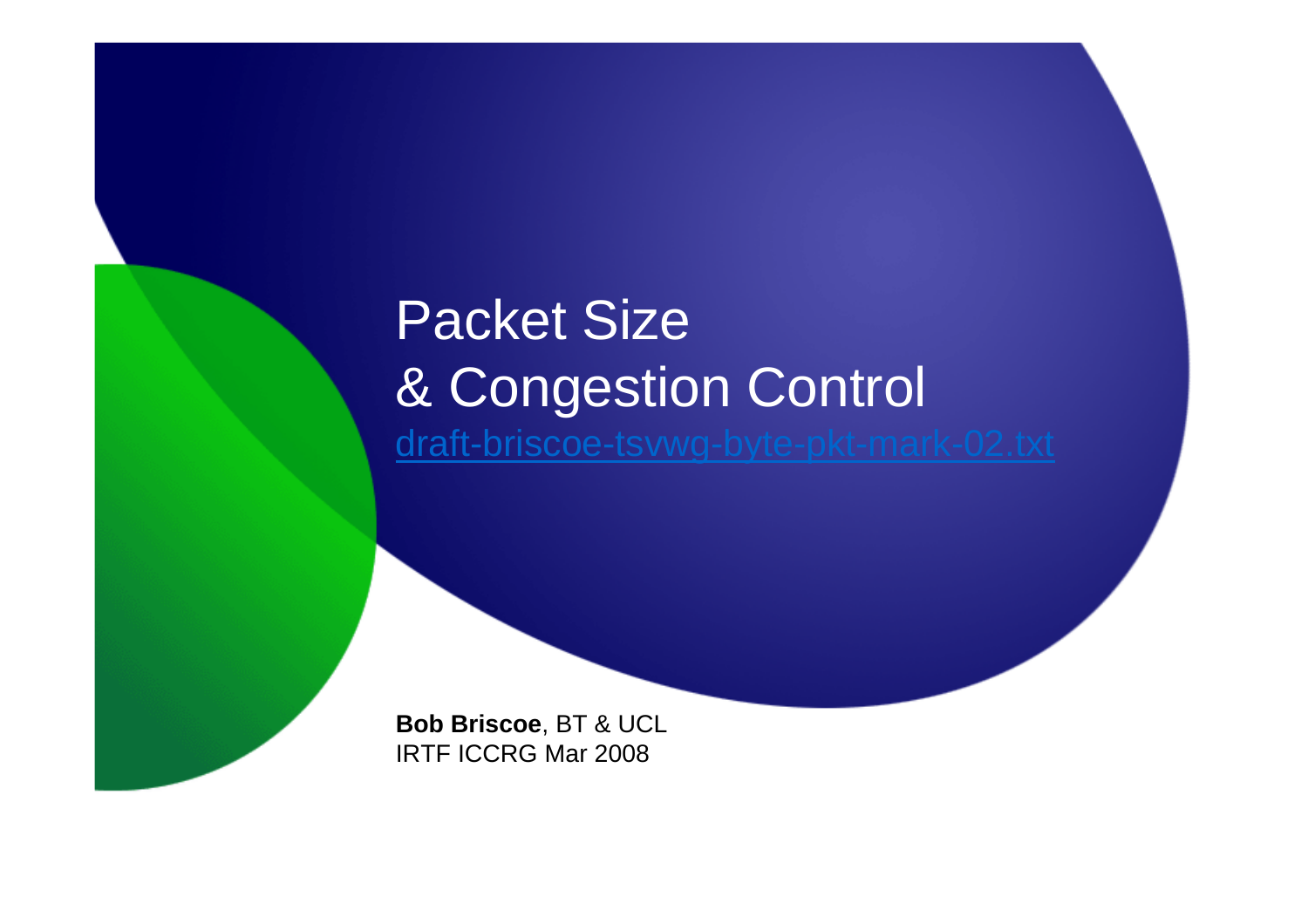# what does congestion notification on a packet of a certain size mean?

- • notification of excess bits?
	- transport reduces bit-rate
- notification of excess packets?
	- transport can increase packet size but hold bit-rate•
- neither of the above?

#### related questions

- how should congestion notification scale with packet size?
	- • principles for future protocol designtaking into account existing deployments
- which algorithms should depend on packet size?
	- when network equipment encodes congestion notification into a packet?
	- •and/or when transport decodes congestion notification from a packet?

for any of:

- drop
- ECN
- PCN [PCN]
- deterministic **marking** [DPM, ADPM]
- <sup>∆</sup>explicit rates(e.g. XCP)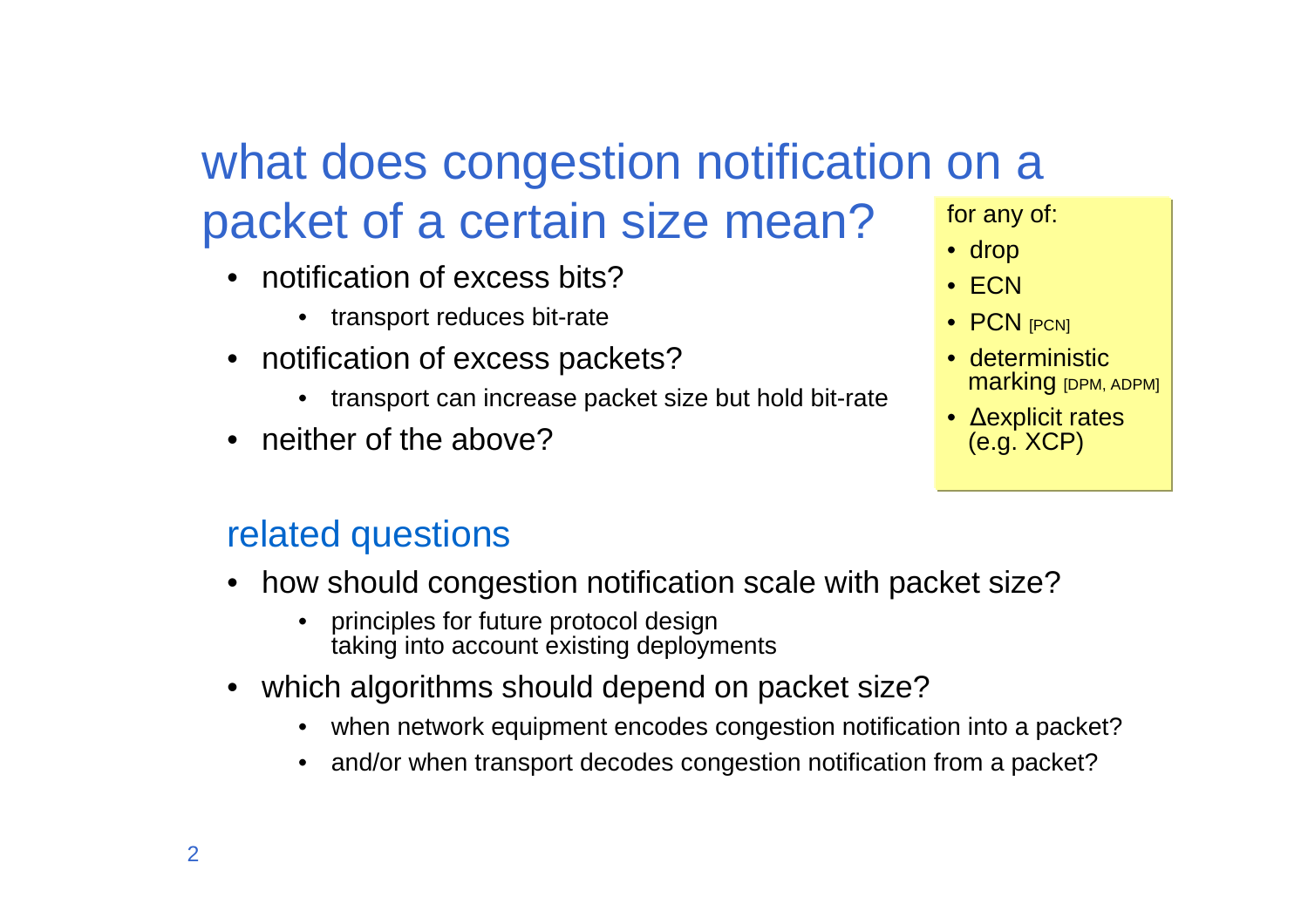### why decide now?between transport & network

- part of answering ICCRG question
	- what's necessary & sufficient forwarding hardware for future cc?
- $\bullet~$  near-impossible to design transports to meet guidelines  $_{\rm [RFC5033]}$ 
	- if we can't agree whether transport or network should handle packet size
- DCCP CCID standardisation
	- hard to assess TFRC small packet variant experiment [RFC4828]
- PCN marking algorithm standardisation
	- •imminent (chartered) but depends on this decision
- what little advice there is in the RFC series (on RED) is unclear:
	- •it seems to give perverse incentives to create small packets
	- $\bullet$ it seems to encourage a dangerous DoS vulnerability
- •evolving larger PMTUs may solve other scaling problems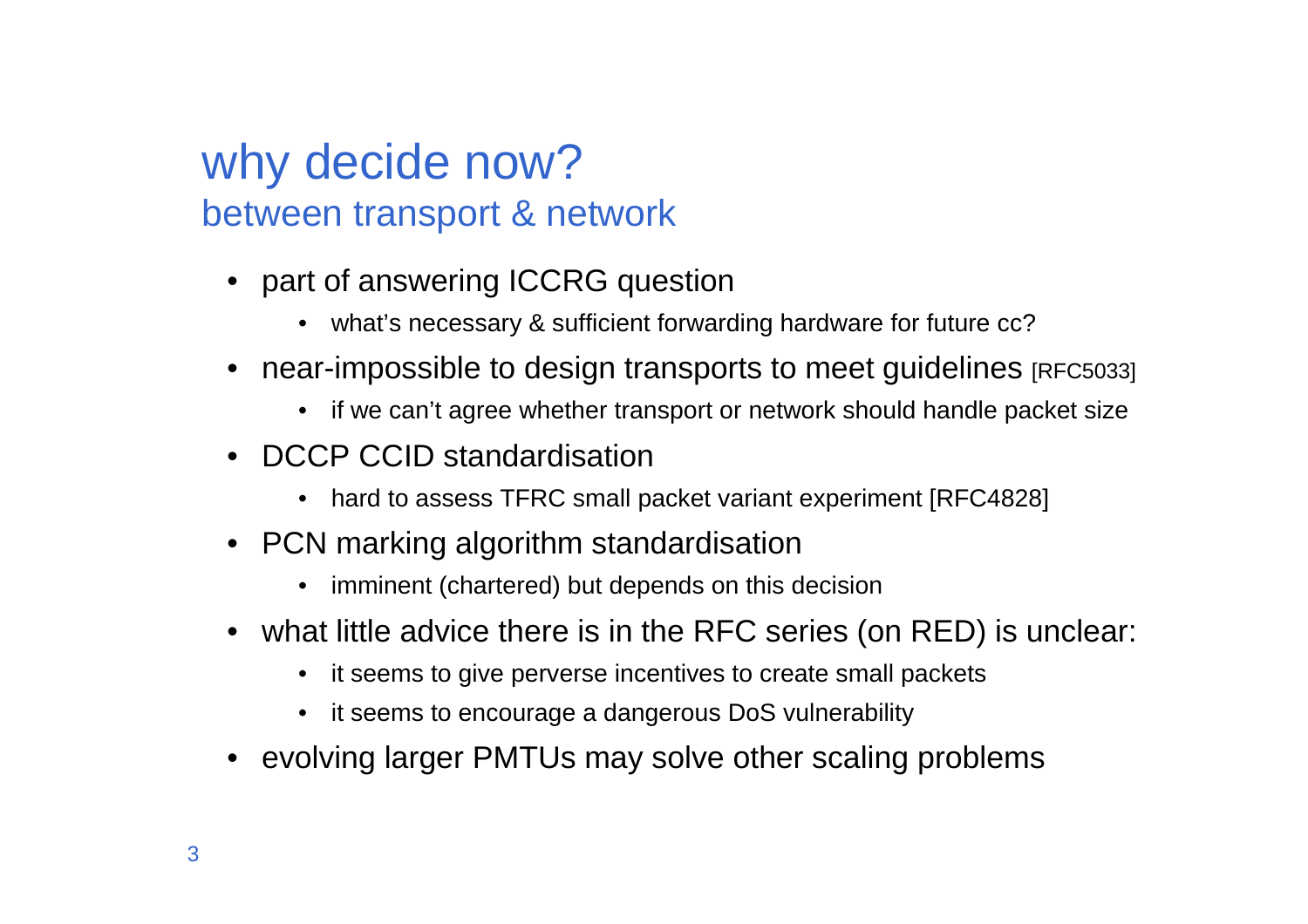## bit-congestible and packet-congestible

- • bit-congestible resources
	- •e.g. transmission links, most buffer memory
- • packet-congestible resources (often cycle-congestible)
	- •e.g. route look-ups, firewalls, fixed size packet buffers
- • most network resources are solely bit-congestible
	- •by design, max bit-rates protect packet processors
	- •(no survey evidence for this – only assertions)



consider a link of bit-rate *x* [bps] feeding a packet processor of rate *r* [pps] with min packet size of *h* [b/pkt]

as long as *r* ≥ *x/h*resource is always bit-congestible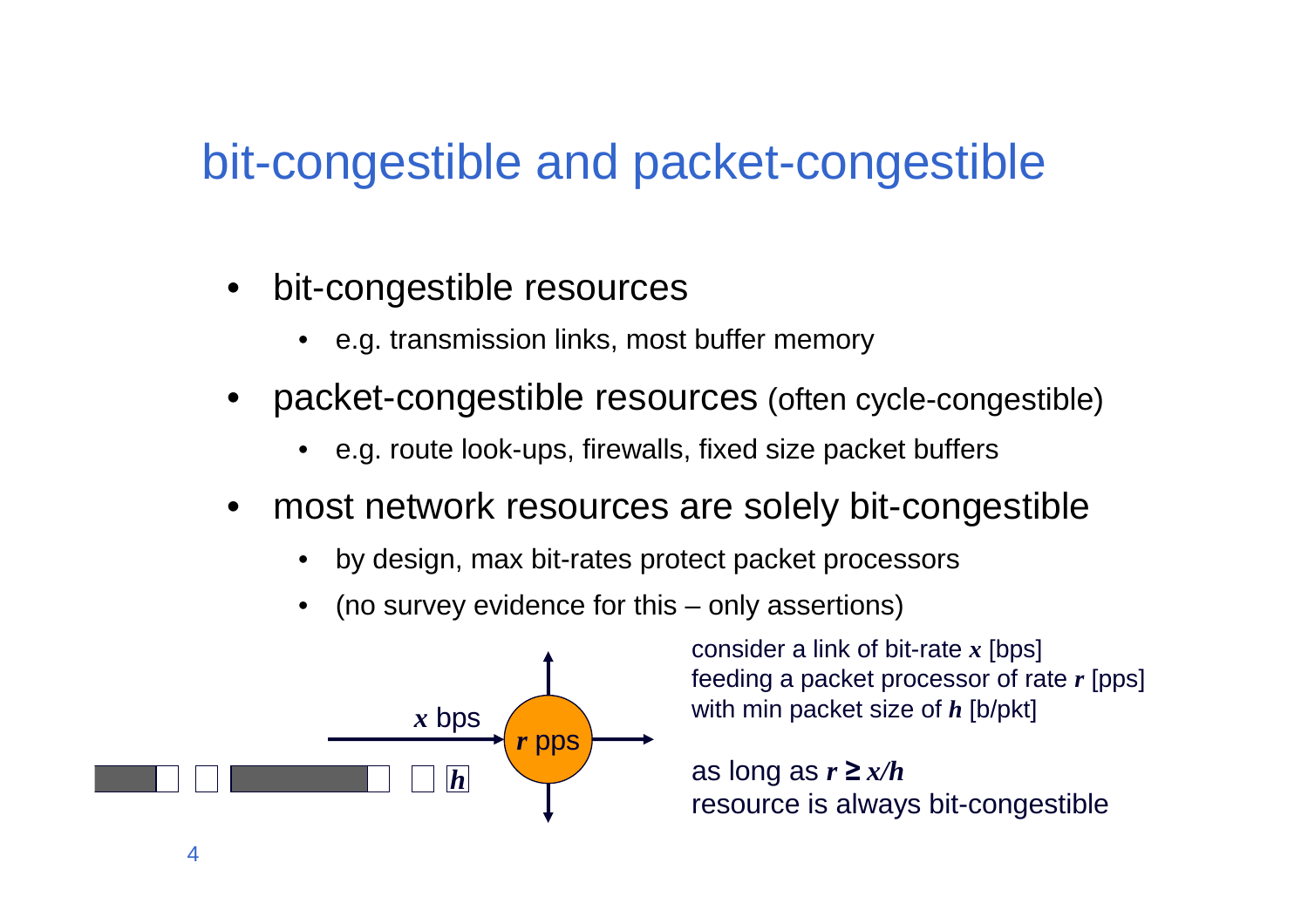# increasing range of packet sizes

- as we increase max packet size to increase bit-rate
	- min packet size doesn't increase too
	- cannot guarantee transports will not send tiny packets
- future could be more mixed
	- •bit-congestible & packet-congestible
	- •but processing speed growth currently faster than transmission



as *x* increases with *<sup>h</sup>* const if growth in *r* doesn't keep up*r* ≥ *x/h* may no longer hold resource sometimes pkt-congestible?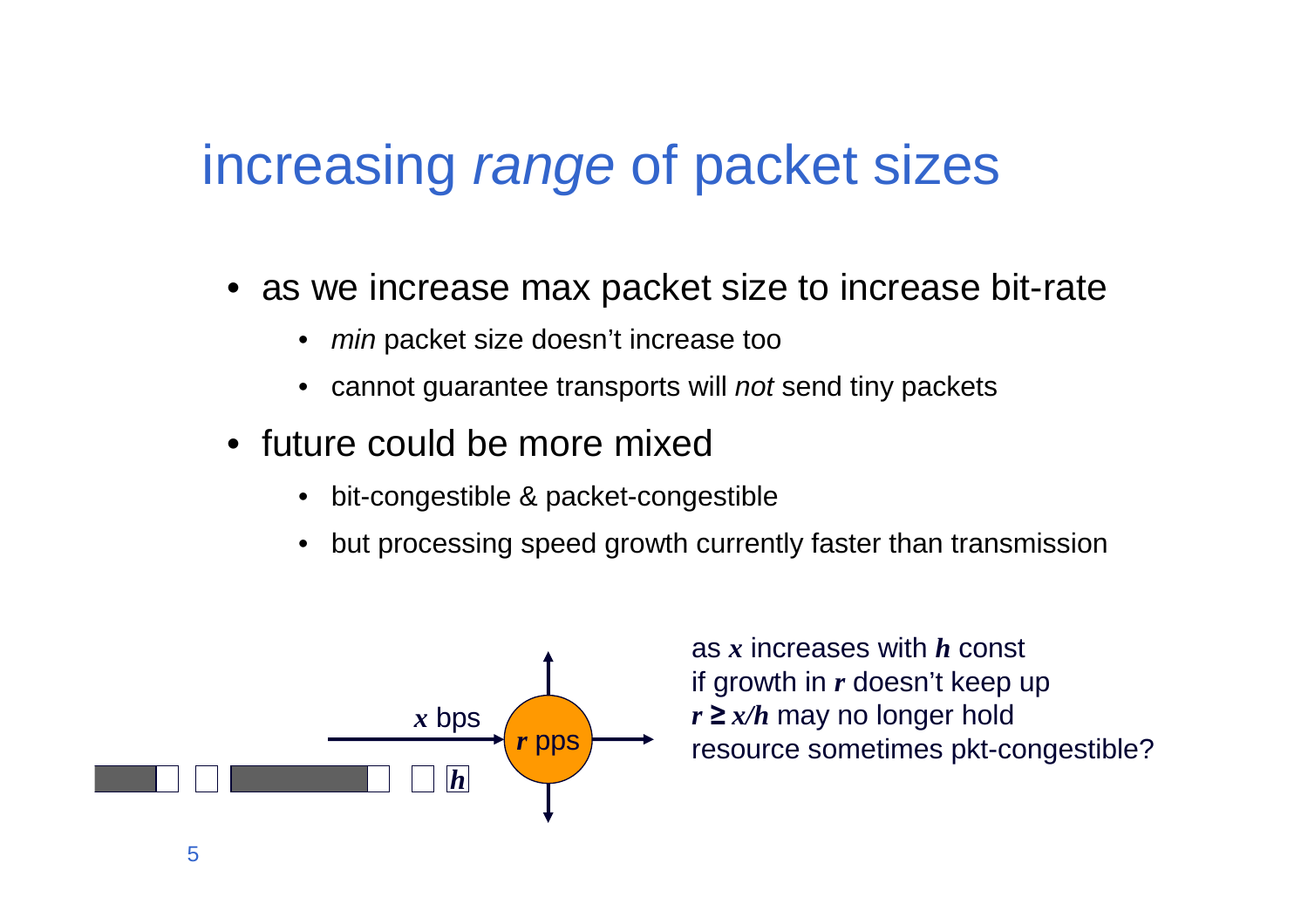# growing list of confusable causes of drop

- 1. transmission loss
- 2. congestion
	- a) bit-congestion
	- b) packet-congestion
- 3. policing
	- a) for numerous reasons
	- b) …beyond scope today
- $\bullet$  if we find a way to distinguish 1. & 2., when standardising we should consider distinguishing 1, 2a), 2b), 3)...
- $\bullet$  safe approach
	- if unsure, assume byte-congestion and reduce bit-rate (& pkt-rate) $\bullet$
	- $\bullet$ only maintain bit-rate if explicit indication otherwise wholly explains losses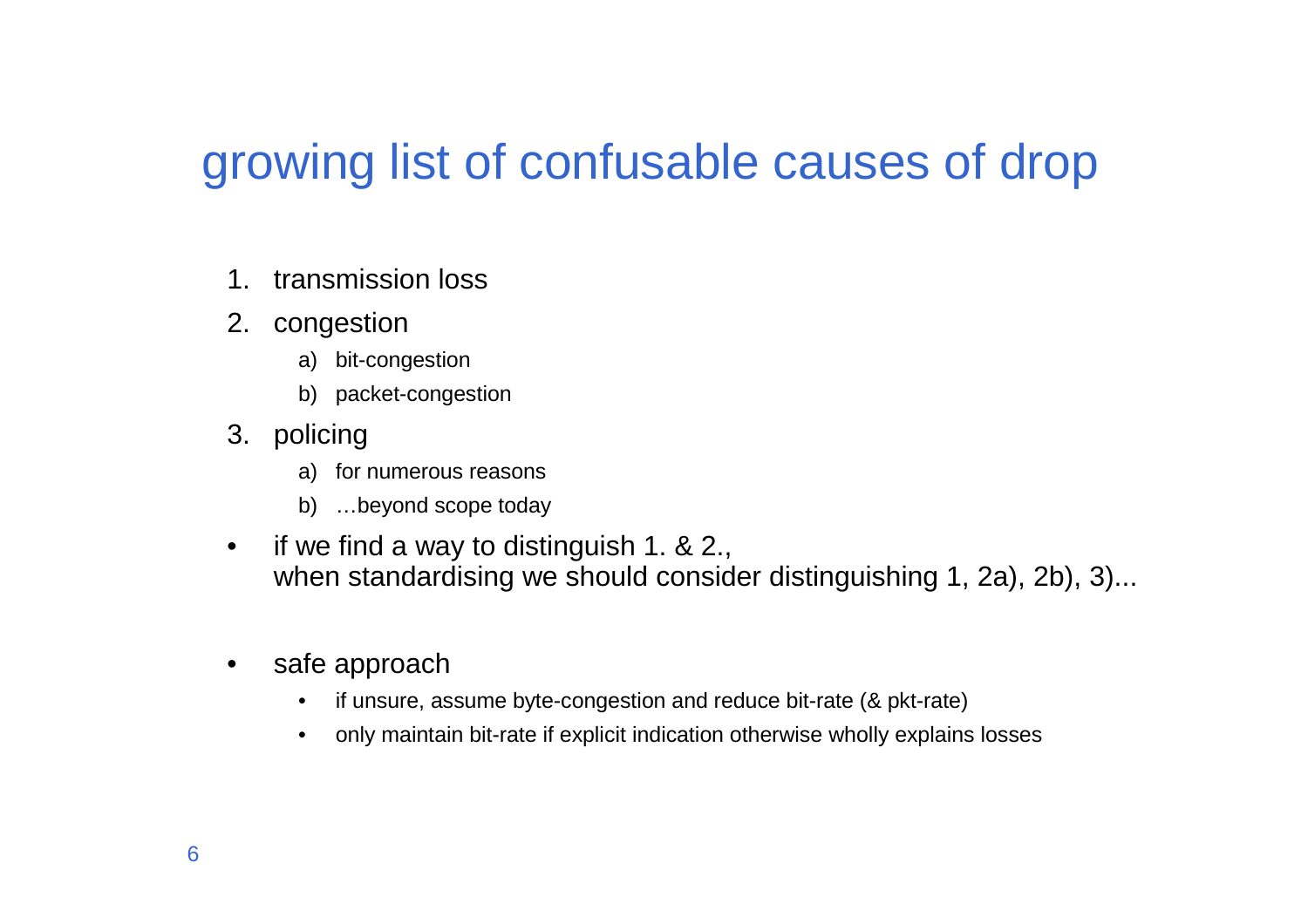## future protocol designcause of a drop will remain unguessable

- not cost-effective for all resources to include smarts
	- AQM, XCP, etc will never be omnipresent
	- consider higher layer devices: firewalls, servers, proxies andlower layer devices: home-hubs, DSLAMs, WLAN cards, node-Bs
- careful network design can hide dumb queues
	- so even worst traffic matrix cannot congest dumb queues (spare slide)
		- sufficient overprovisioning of dumb resources
		- upstream elements contain AQM smarts: 'sacrificial throttling'
- but transports cannot assume careful network design
	- AQM has to remain an optimisation, not a generic invariant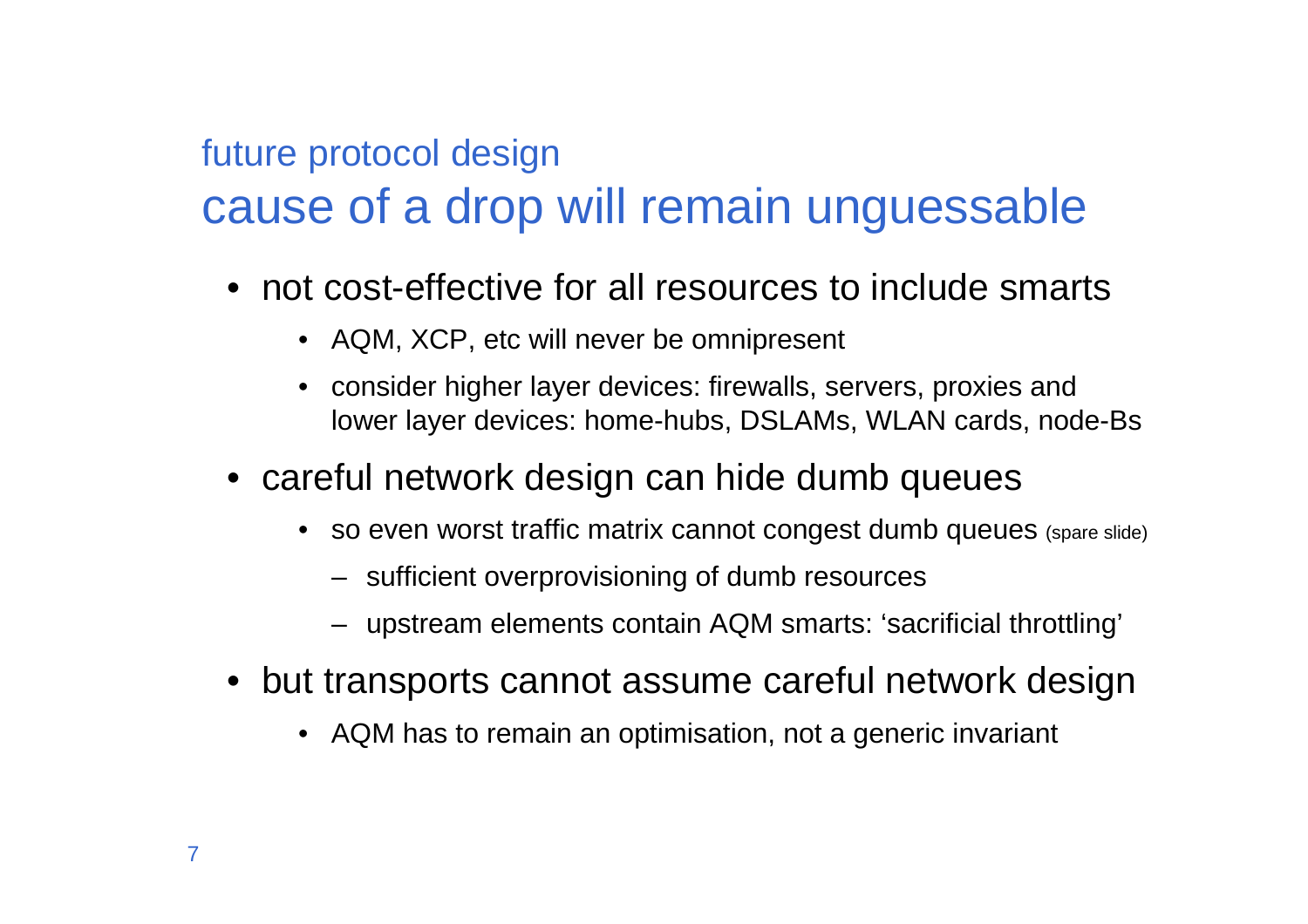#### which layer should adjust for packet sizenetwork or transport?

- stages where packet size might be relevant:
	- 1. measuring congestion (queue length in bytes or packets?)
	- 2. coding congestion (drop or ECN marking) into a specific packet
	- 3. decoding congestion notification from a specific packet
- #1 is orthogonal to others
	- only depends on how the resource gets congested
	- complicated (see I-D [byte-pkt]) but not controversial
	- local implementation issue, not IETF/IRTF standards
- we'll focus on #2 vs. #3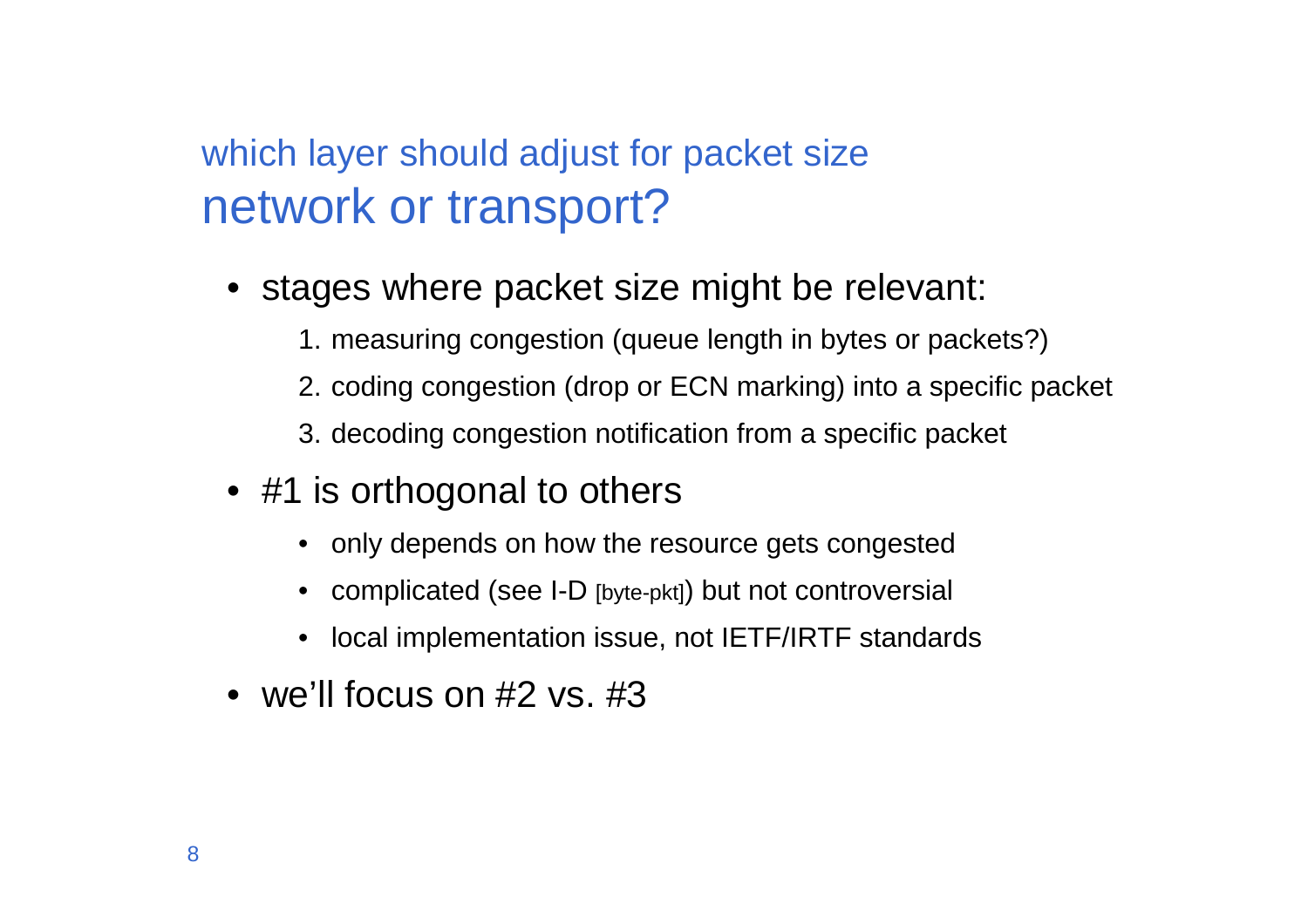## tempting to reduce drop for small packets

- drops less control packets, which tend to be small
	- SYNs, ACKs, DNS, SIP, HTTP GET etc
- makes TCP bit-rate less dependent on pkt size
- but we need principles these are merely expedients
- $\bullet\;$  small != control
	- favouring smallness will encourage smallness
- given TCP's bit-rate depends on packet size
	- is that sufficient reason to change the network layer for every transport?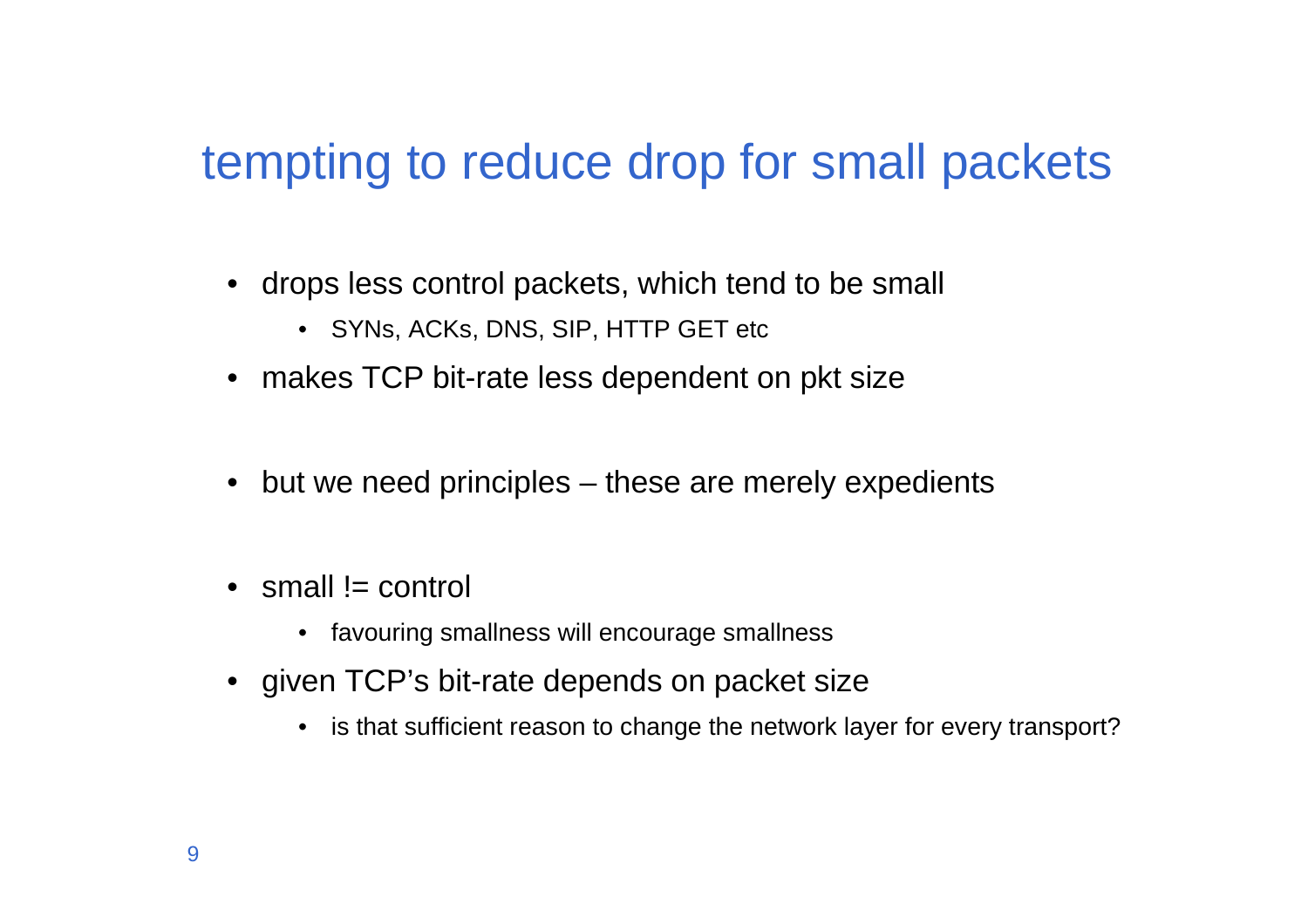### proposed testcongestion control scaling with packet size

- •two scenarios: identical except for one aspect
- • same number of sources with same mix of apps divide the same load into
	- 1. fewer large packets
	- 2. more small packets
- • passes if it responds to congestion in the same way in both scenarios

<sup>•</sup>assume links shared by many flows

<sup>•</sup>increasing congestion hits more flows with drops/marks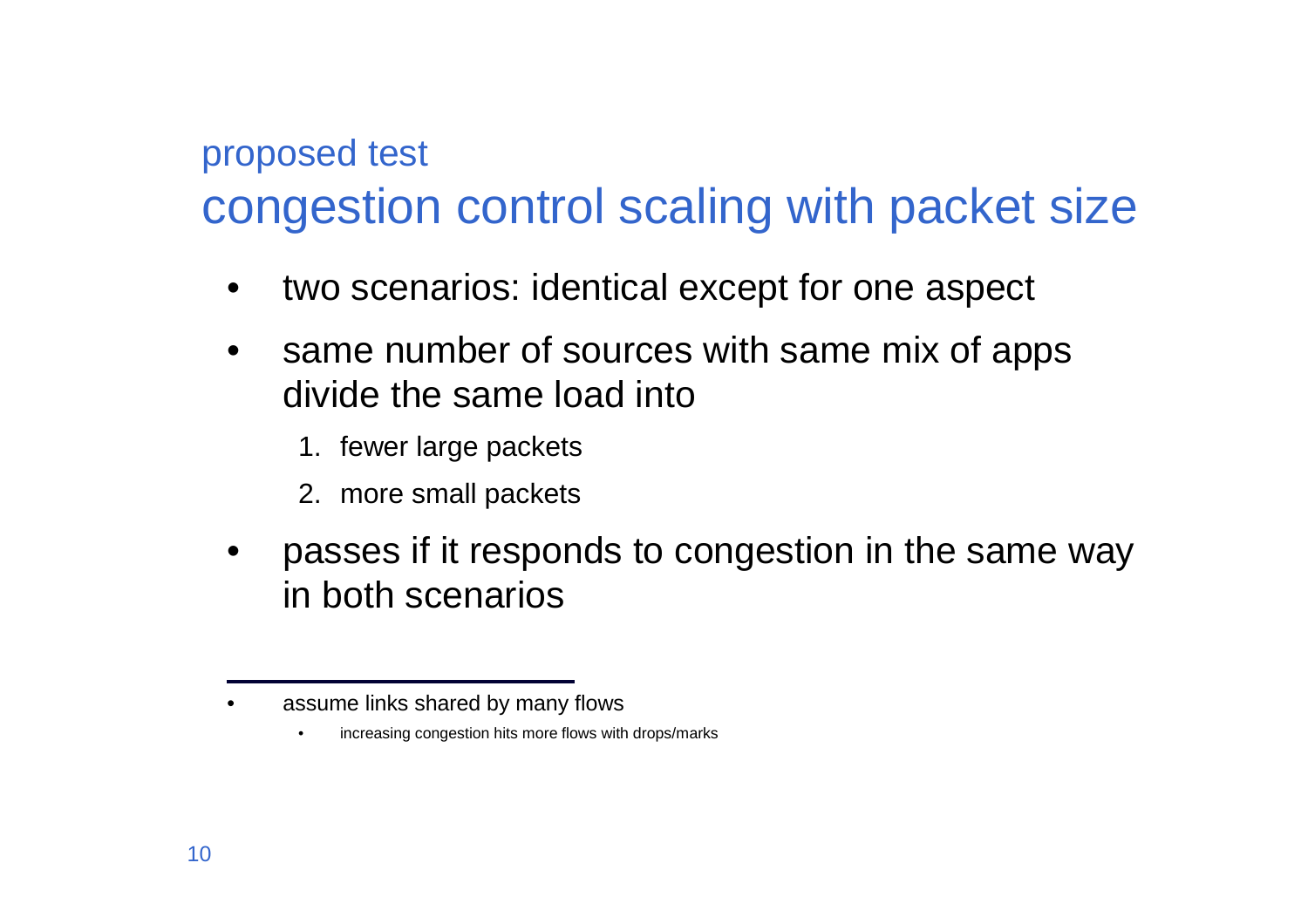#### does reducing drop for small packets scale?

- byte-mode drop variant of RED
	- for bit-congestible resources FAILS scalability test
		- even combination of TCP & squared byte-mode RED [Cnodder] which cancels out dependence on packet size of TCP's bit rate
- intuition
	- as packet sizes increase, the higher drop fraction needed to get the same bit-rate removes an increasing fraction of the goodput, requiring greater load to compensate
	- conversely, with smaller packets, very few bytes need to be dropped to notify TCP with sufficient packets. So when queues actually overflow, the bytes that have to be discarded represent <sup>a</sup> much higher notification fraction, causing TCP to overreact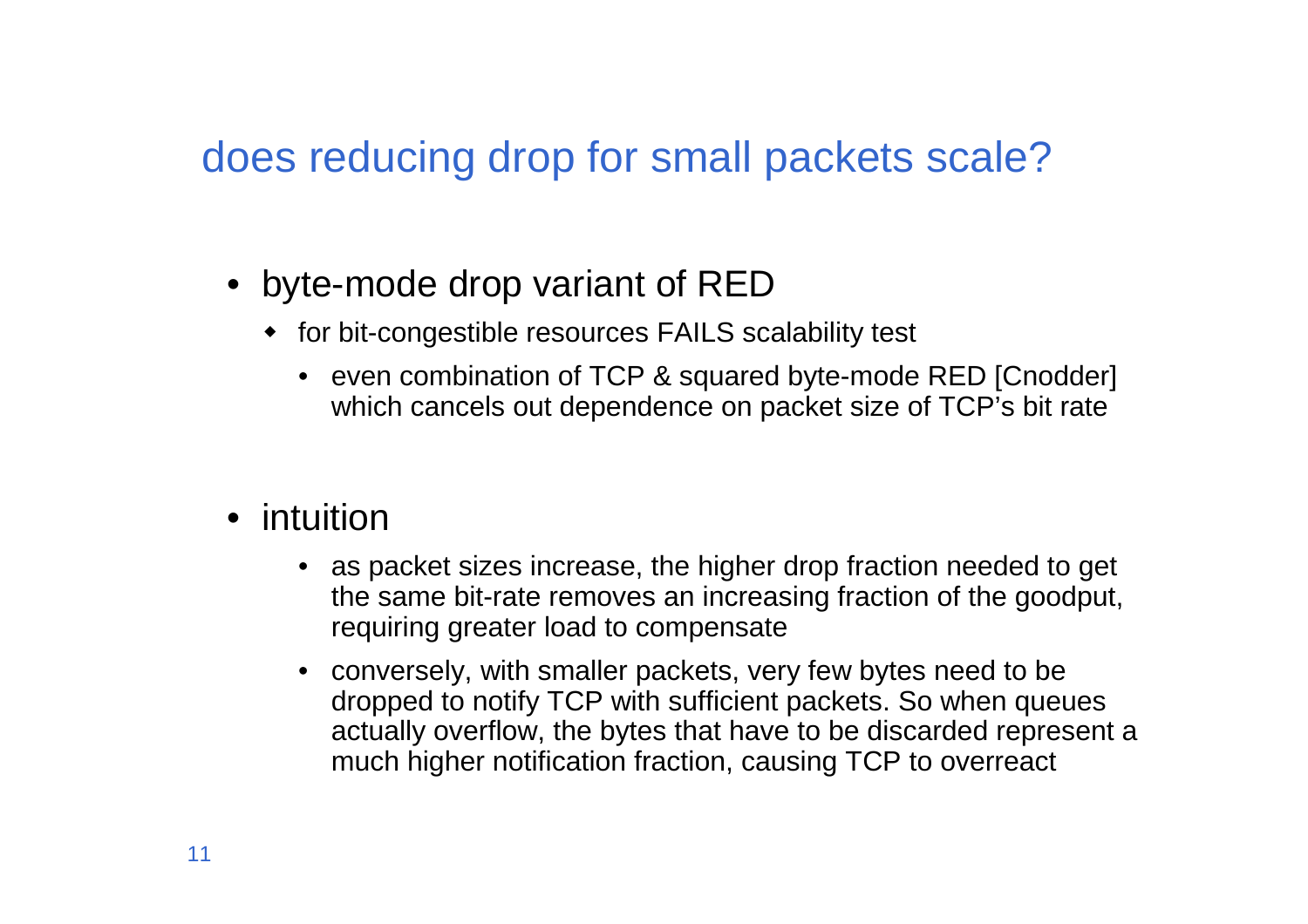#### layer to adjust rate for size of a dropped packetnetwork or transport?

#### network layer adjustment

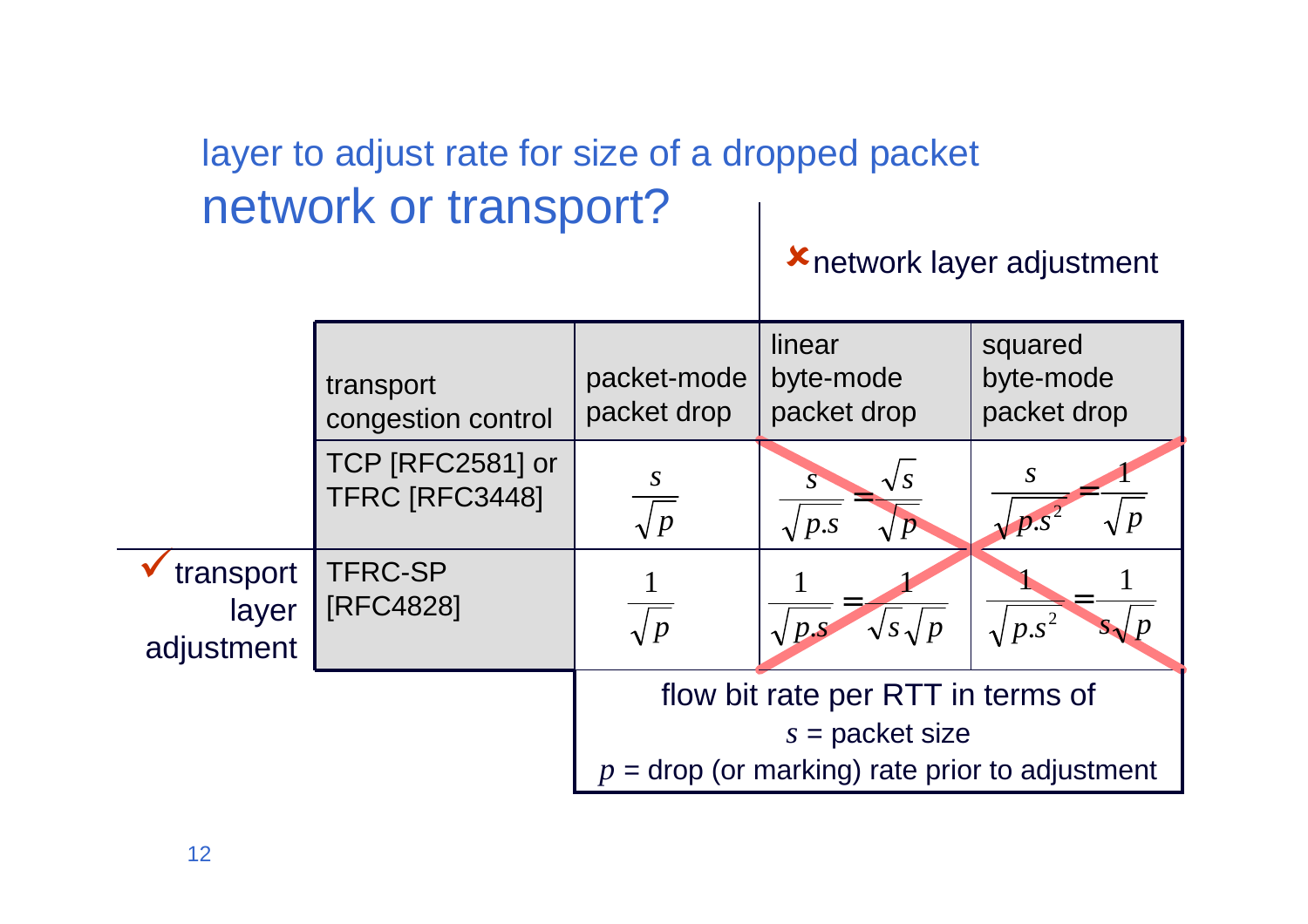### favouring small packets:DoS vulnerability

• small packet attacks push out larger packets





- DoS vulnerability similar to that of drop tail queues
- AQM was partly about not locking-out large packets\*
	- $\bullet$ shouldn't add lock-out back again in the AQM algorithm

<sup>\*</sup> not stated and not a motivation according to at least one author (Floyd)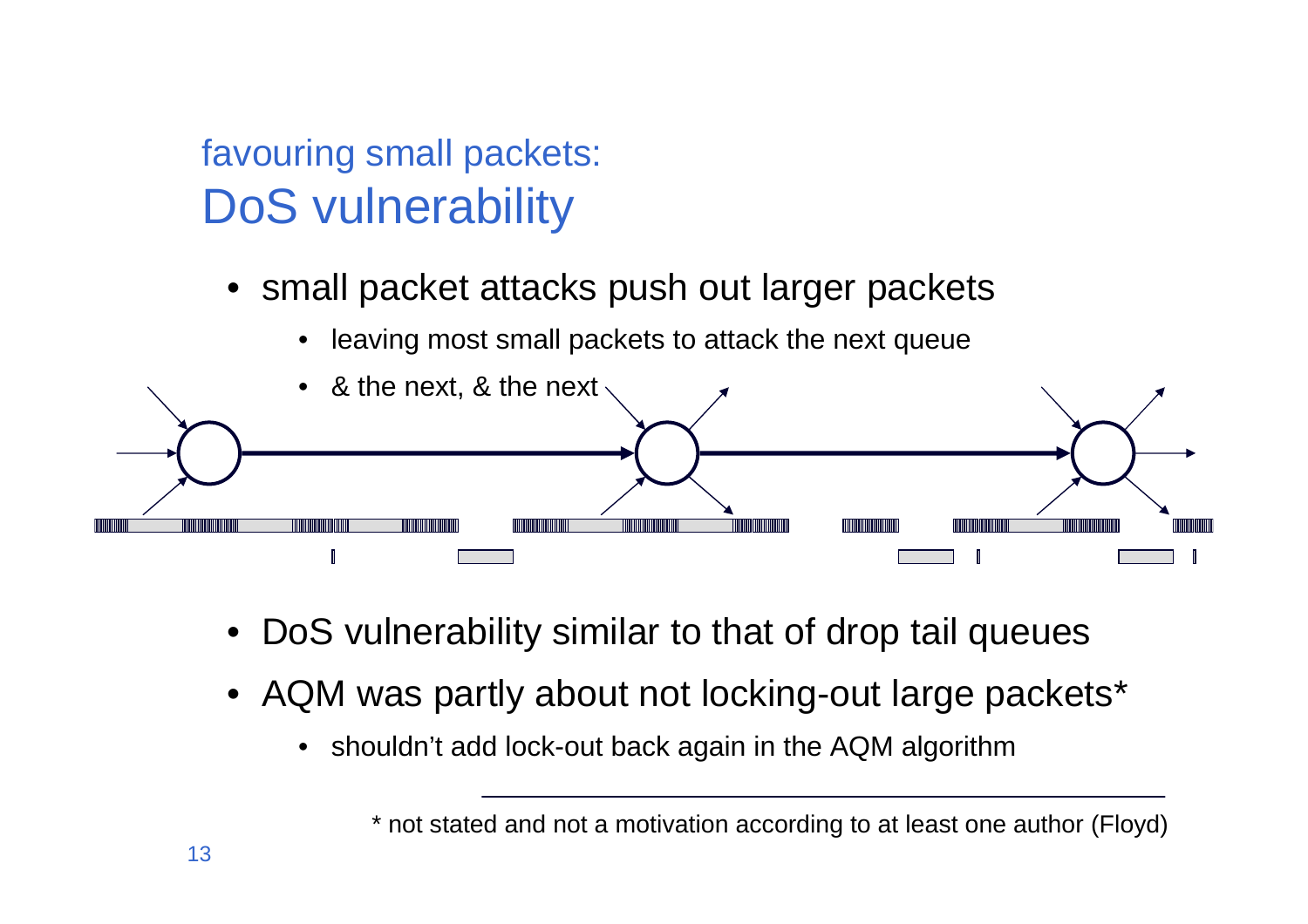### example: comparing each RED modesimple packet streams (no congestion response)



see note in I-D about dynamic effects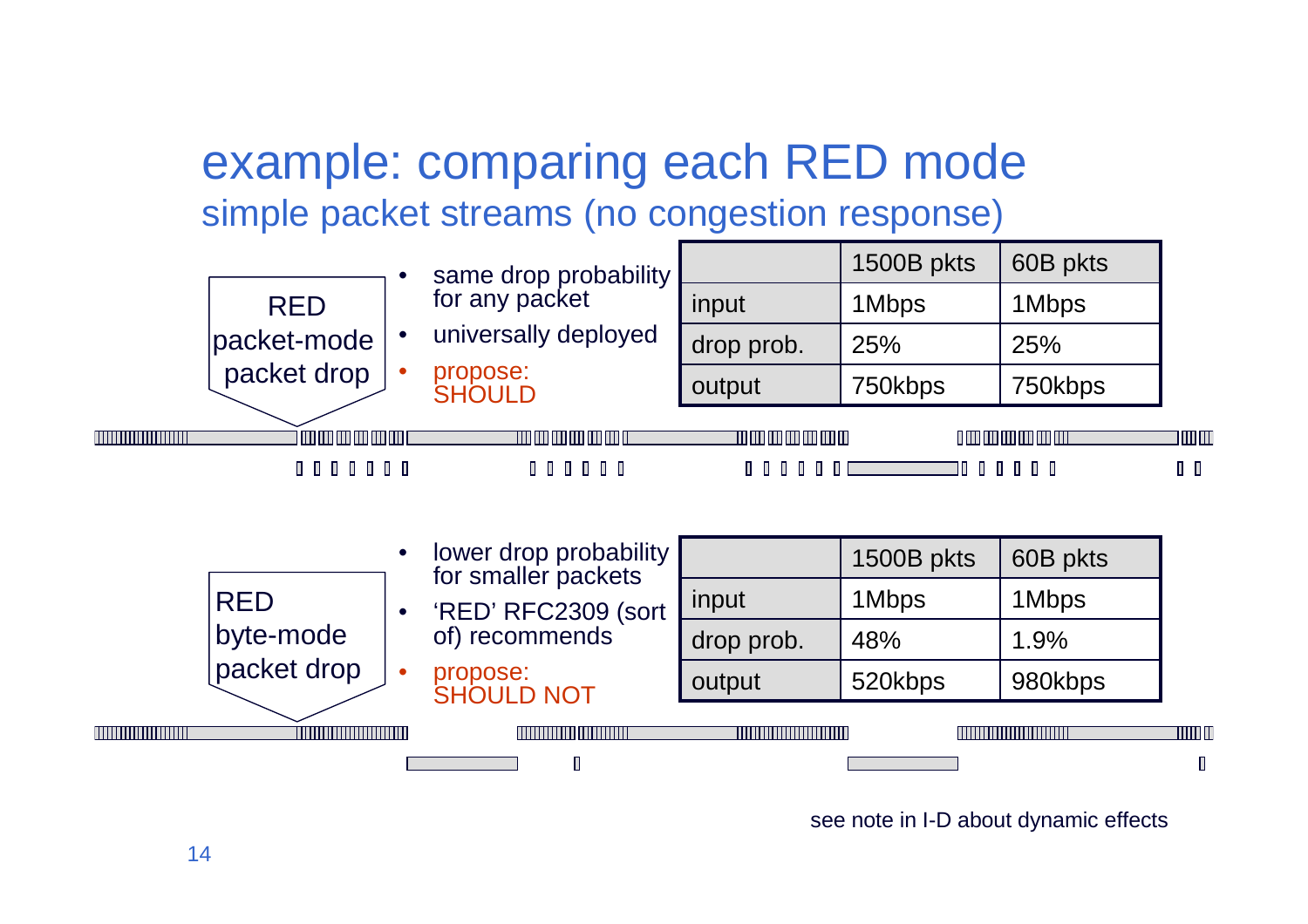## RED byte mode packet drop

## deployment survey

- • wide range of types of company
	- large L3 & L2 equipment vendors•
	- •wireless equipment vendors
	- •firewall vendors

| 14             |         | 17%   not implemented          |
|----------------|---------|--------------------------------|
| $\overline{2}$ | $2\%$   | not implemented probably (tbc) |
| 0              |         | 0%   implemented               |
| 68             |         | 81%   no response (so far)     |
| 84             | $100\%$ | companies/org's surveyed       |

- large software businesses with a small selection of networking products •
- • "no response" includes 10 open source (Linux/FreeBSD) institutions
	- quick look at one (Fedora): not implemented
- • "not implemented" includes very large fraction of the market
	- •e.g. Cisco, Alcatel-Lucent (two who have given permission to be identified)
- • since 10-Nov-2004 byte-mode RED default in ns2 simulator
	- • **NOTE:** later ns2 simulations with default RED & mixed packet sizes likely to be very unlike real Internet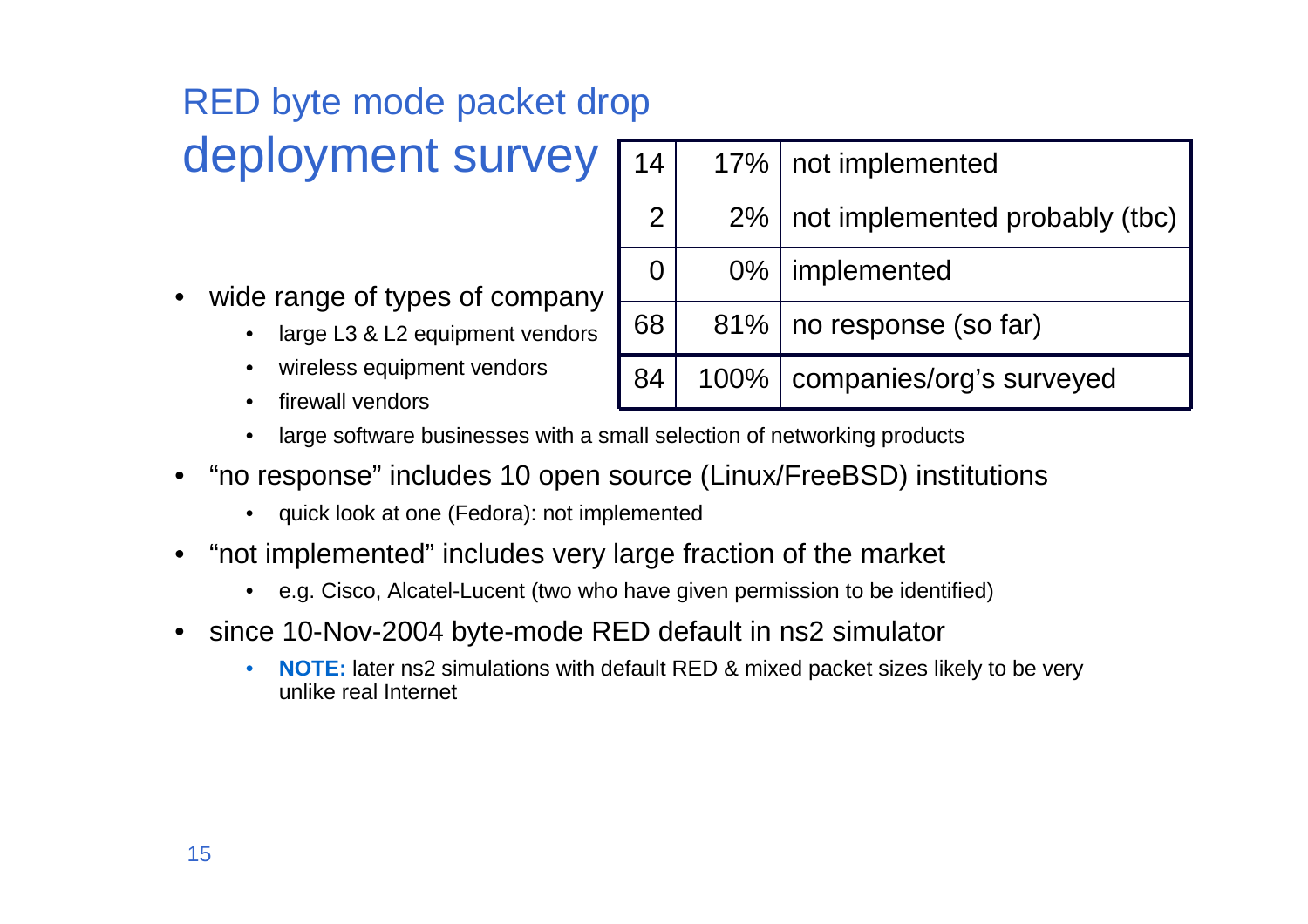#### summary

congestion notification on a packet of a certain size means...

- ...notification of excess bits
	- assuming a predominantly bit-congestible world
- open research question: is a packet-congestible world likely?
	- pls discuss on <u>iccrg@cs.ucl.ac.uk</u>
- need consensus: allow for packet size in transport, not network
	- AQM algorithms should not favour small packets\*
	- pls discuss / support / bash this I-D on <u>tsvwg@ietf.org</u>
- need a programme of transport congestion control updates
	- to take this meaning of packet size into account
	- to ensure transports (including TCP) scale with packet size

<sup>\*</sup> don't turn off RED completely: would also favour small packets

<sup>•</sup>at least as much as RED byte mode packet drop

<sup>\*</sup> only RED byte mode packet drop deprecated

 byte mode queue measurement (often called just 'byte mode') is OK•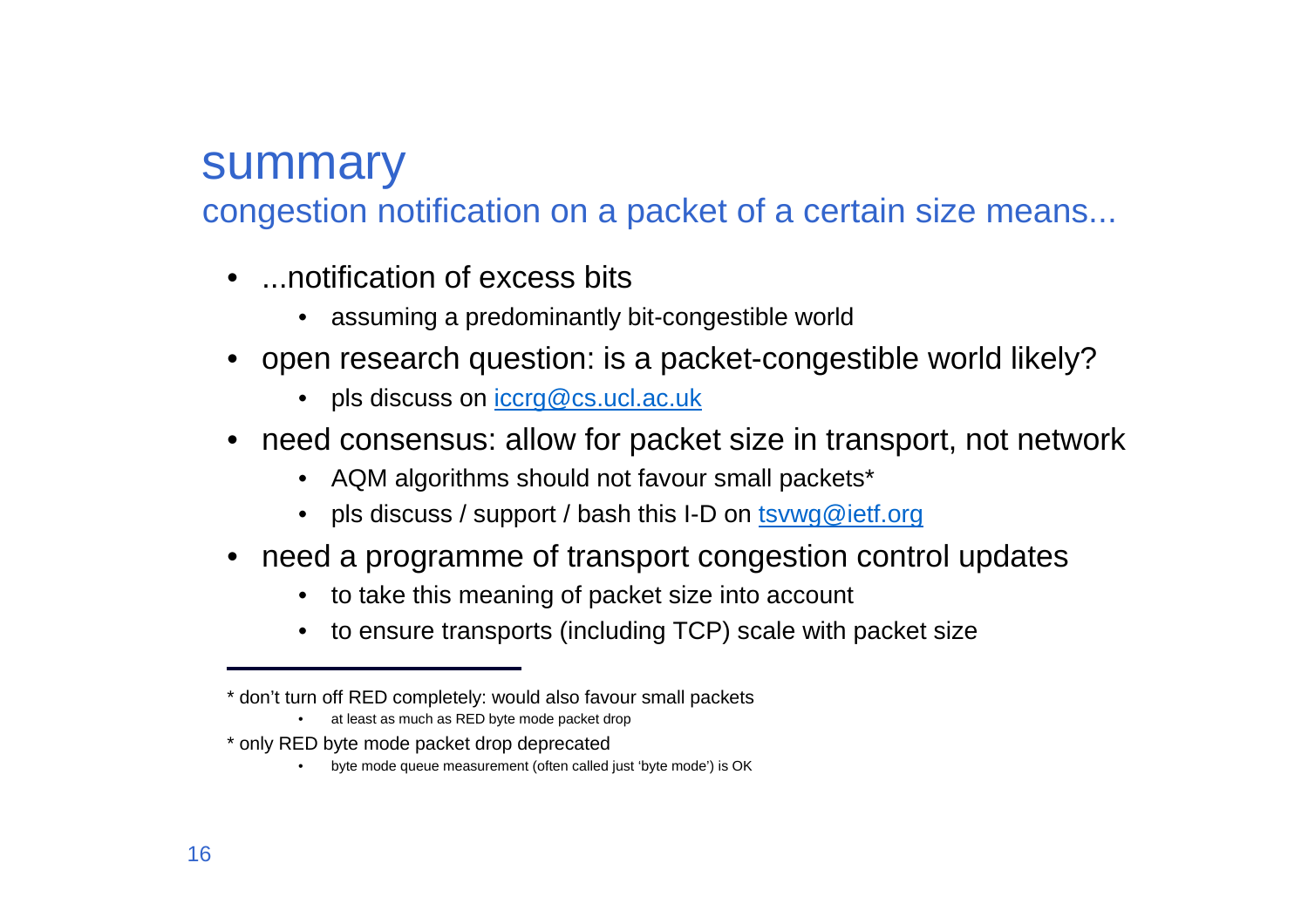# Packet Size & Congestion Control draft-briscoe-tsvwg-byte-pkt-mark-02.txt

**Q&A**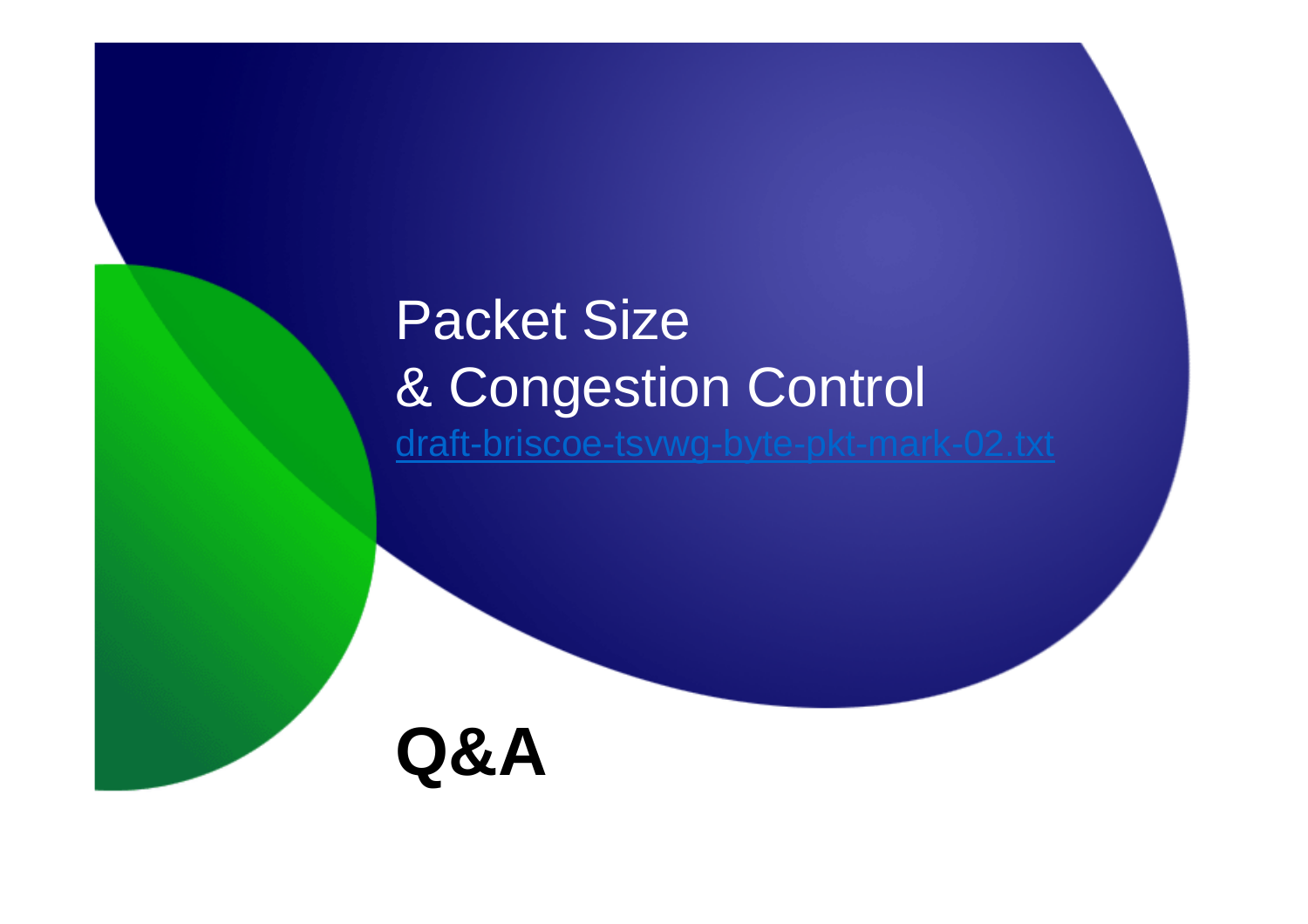# sacrificial throttling: example